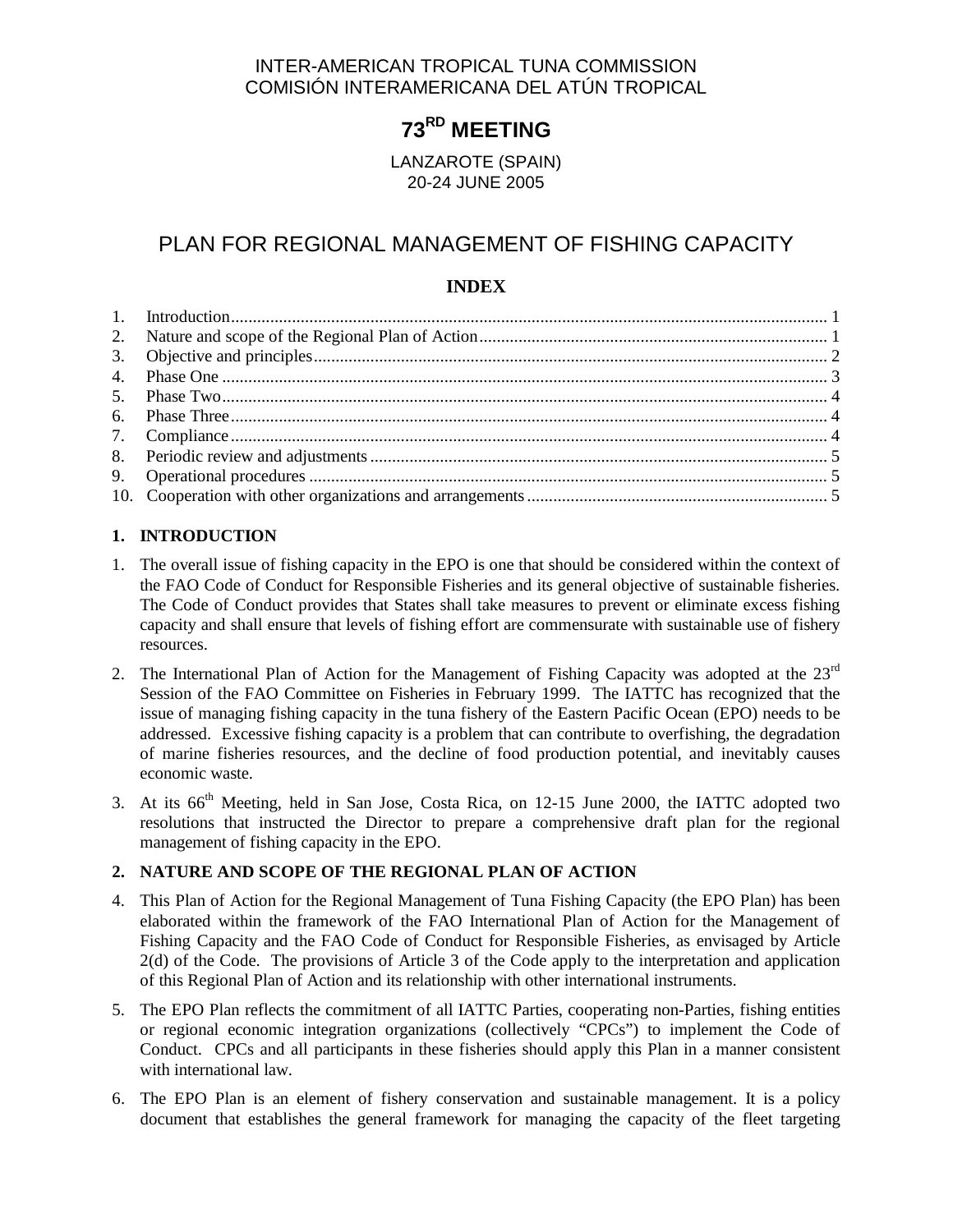species covered by the Convention, and it will be implemented by resolutions adopted by the Commission.

# **3. OBJECTIVE AND PRINCIPLES**

- 7. The objective of the EPO Plan is to achieve, by 1 January 2006 or as soon as possible thereafter, an efficient, equitable and transparent management of fishing capacity in the EPO, to assist in achieving long-term sustainability of the fishery targeting species covered by the Convention. The management of fleet capacity will complement other measures taken to conserve the stocks of species covered by the Convention. CPCs and all participants in these fisheries should limit the total fleet capacity to the present level and to reduce it, as appropriate, in accordance with an agreed program. After any targets for the fleet capacity have been achieved, CPCs and all participants in these fisheries should exercise caution to avoid growth in fleet capacity.
- 8. The immediate objective should be achieved through a series of actions related to two main strategies:
	- a. The updating of a comprehensive regional assessment of fishing capacity and improvement of the capability for monitoring fishing capacity;
	- b. The consideration of a reduction schedule to effectively manage fishing capacity.
- 9. These strategies may be implemented through complementary mechanisms to promote implementation of this EPO Plan: awareness building and education, technical cooperation at the international level, and coordination.
- 10. The management of fishing capacity should be based on the FAO Code of Conduct for Responsible Fisheries and should take into consideration the following major principles and approaches.
	- a. **Participation**: The EPO Plan should be implemented through the IATTC, in cooperation with other appropriate intergovernmental organizations.
	- b. **Phased implementation**: The management of fishing capacity should be achieved through actions in the following three phases: (1) assessments and monitoring of fishing capacity, and periodic adjustment of target levels established for the fleet and/or fishery, as appropriate; (2) capacity limits; and (3) economic incentives.
	- c. **Holistic approach**: The management of fishing capacity in the EPO should be comprehensive and consider all factors affecting capacity in both national and international waters.
	- d. **Conservation**: The management of fishing capacity should facilitate the conservation and sustainable use of tuna stocks in the EPO and the conservation of the marine environment. It should be consistent with the precautionary approach, the need to minimize bycatch, waste, and discards, and ensure selective and environmentally safe fishing practices and the protection of biodiversity in the marine environment.
	- e. **Priority**: Priority should be given to managing the fishing capacity in the tuna purse-seine and longline fisheries, in which there already exists excess fishing capacity. However, the management of capacity in other fisheries should also be addressed.
	- f. **New technologies**: The management of fishing capacity should take into account the incorporation of environmentally sound and evolving technology in all fisheries covered by this Plan.
	- g. **Mobility**: The management of fishing capacity should encourage the efficient use of fishing capacity, allow the legitimate transfer of vessels among CPCs and all participants in these fisheries, and discourage entry of new vessels into the EPO if that leads to excess capacity.
	- h. **Transparency**: The EPO Plan should be implemented in a transparent manner in accordance with Article 6.13 of the Code of Conduct.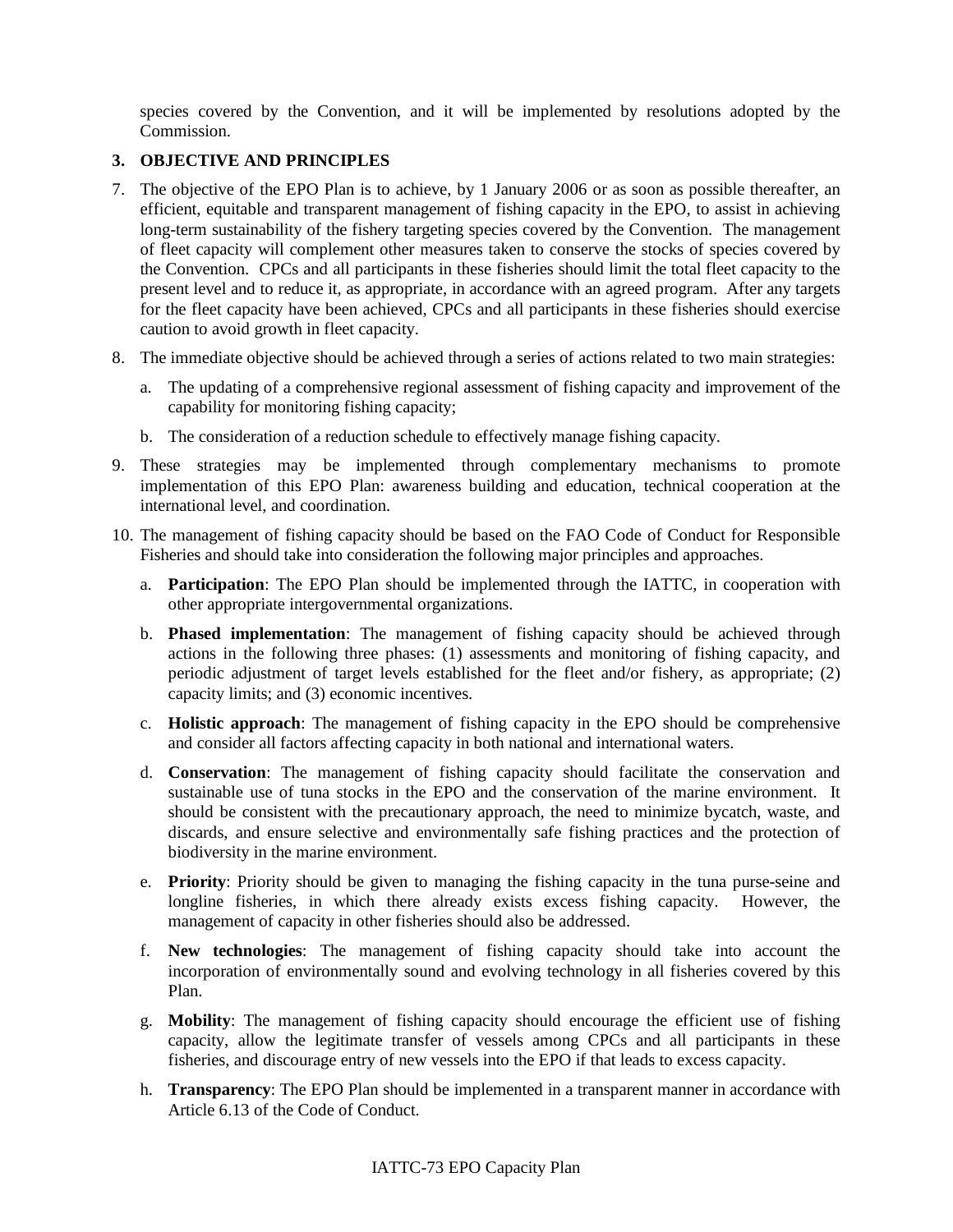- i. **Awareness building and education**. CPCs and all participants in these fisheries should develop information programs at national and regional levels to increase awareness about the need for the management of fishing capacity, and the costs and benefits resulting from adjustments in that capacity in the EPO.
- j. **Scientific and technical cooperation.** CPCs and all participants in these fisheries should support training and institutional strengthening and consider providing financial, technical, and other assistance to developing countries on issues related to the management of fishing capacity.
- k. **International collaboration.** CPCs and all participants in these fisheries should strive to collaborate, through FAO and through international arrangements, in research, training, and the production of information and educational material aiming to promote the effective management of fishing capacity. The IATTC should keep FAO updated on progress on the assessment, development, and implementation of the EPO Plan.
- 11. The implementation of the EPO Plan should give due recognition to Article 5 of the Code of Conduct, in relation to enhancing the ability of developing countries to participate in fisheries targeting species covered by the Convention, including access to such fisheries, in accordance with their legitimate rights and their obligations under international law.
- 12. In the implementation of the EPO Plan, the right of coastal countries and CPCs with a longstanding and significant interest in the tuna fisheries in the EPO to develop and maintain their own tuna-fishing industries should be acknowledged and affirmed.
- 13. The economic importance of the fleets targeting species covered by the Convention and the need to limit the size of these fleets to a level commensurate with economic viability should be considered in implementing the EPO Plan.

# **4. PHASE ONE**

# **4.1. Assessment and monitoring of fishing capacity**

#### **4.1.1.** *Measurement of fishing capacity*

14. The IATTC should monitor, through the Permanent Working Group on Fleet Capacity, the capacity of the fleet targeting species covered by the Convention. The well volume of vessels, in cubic meters  $(m<sup>3</sup>)$ , will be used as the primary basis for measuring the capacity of the purse-seine fleet.

# **4.1.2.** *Diagnosis and assessment*

- 15. The IATTC should establish the target fishing capacity of all the fleets targeting species covered by the Convention.
- 16. The target level for the purse-seine fishery is  $158,000 \text{ m}^3$  of total well volume. This target level should be reviewed on a regular basis, and modified, if necessary, taking into account the status of the stocks.
- 17. The IATTC should also establish the target fishing capacity for longliners and for other fleets.

# **4.1.3.** *Regional Vessel Register*

- 18. The IATTC has established, in accordance with its Resolution C-00-06 of June 2000, a Regional Register of Vessels authorized to fish in the Convention Area for species covered by the Convention and, in accordance with Resolution C-03-07, a list of longline fishing vessels over 24 meters authorized to operate in the eastern Pacific Ocean. CPCs and all participants in these fisheries should provide the Director with information concerning any change to their fleets.
- 19. CPCs and all participants in these fisheries should support FAO in the development of appropriate and compatible standards for records of fishing vessels.
- 20. The IATTC has established, in accordance with Resolution C-04-04, a list of vessels presumed to have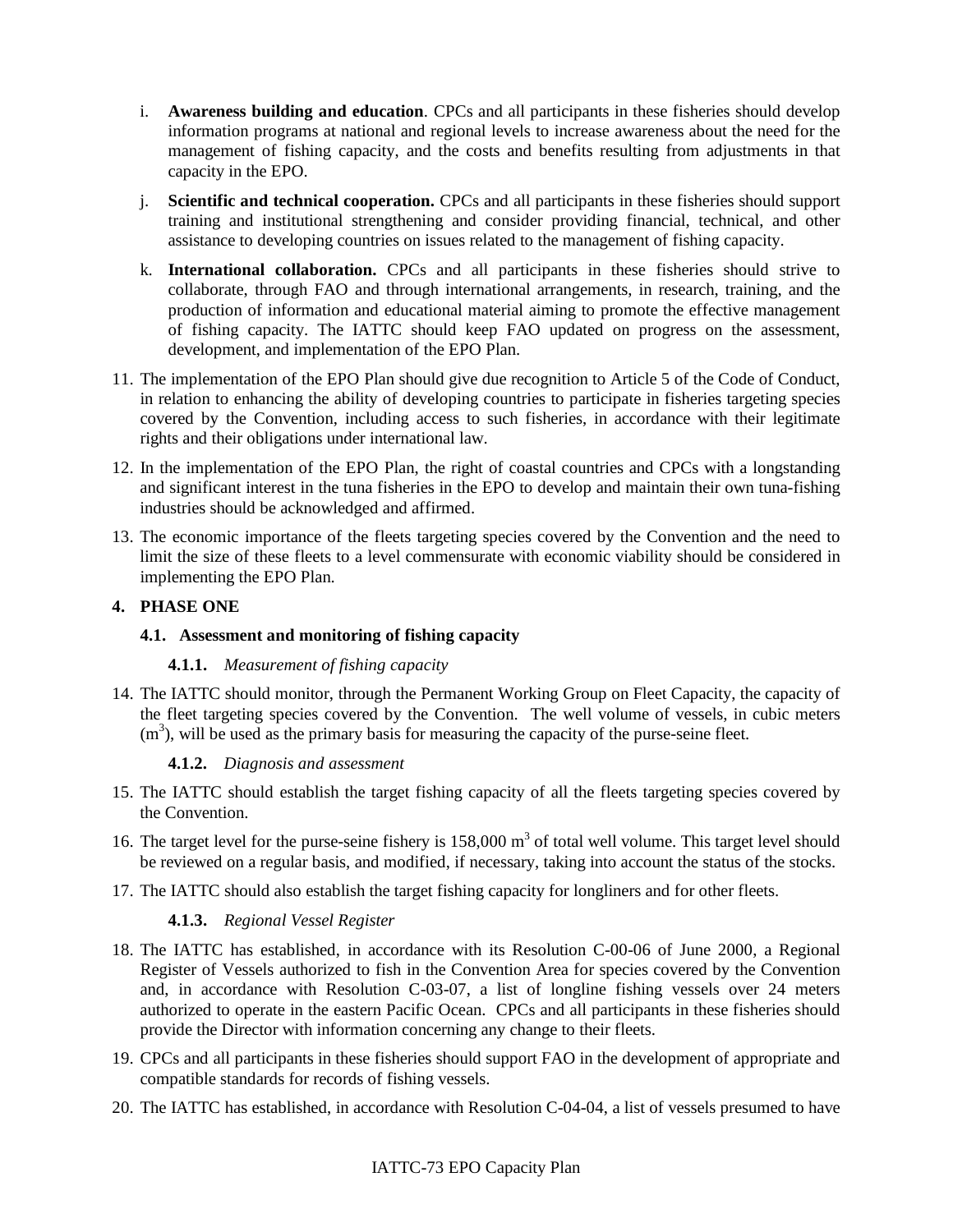carried out illegal, unreported and unregulated (IUU) fishing activities in the eastern Pacific Ocean.

#### **5. PHASE TWO**

#### **5.1. Capacity Limits**

#### **5.1.1.** *Purse-seine fleet*

- 21. Each CPC and participant in these fisheries should limit the capacity of its purse-seine fleet targeting species covered by the Convention consistent with the objective of this Plan and the Resolution on Fleet Capacity.
- 22. The Permanent Working Group on Fleet Capacity will, by 30 June 2006 or as soon as possible thereafter, evaluate the necessity and feasibility of a reduction plan to achieve the target level of well volume, with a target date for implementation to be determined by the Commission.

#### **5.1.2.** *Longline fleets and other fleets*

23. The Permanent Working Group on Fleet Capacity will develop mechanisms to limit the capacity of longline and other fleets targeting species covered by the Convention using gears other than purse seines and propose target levels for such fleets and a reduction plan to achieve them.  $1$ 

#### **6. PHASE THREE**

#### **6.1. Economic incentives**

- 24. CPCs and all participants in these fisheries should assess the possible impact of all factors, including vessel construction for export, contributing to overcapacity on the sustainable management of fisheries targeting species covered by the Convention, distinguishing between factors which contribute to overcapacity and unsustainability and those which produce a positive effect or are neutral.
- 25. CPCs and all participants in these fisheries should reduce and progressively eliminate all factors, including economic incentives and other factors that contribute, directly or indirectly, to the build-up of excessive fishing capacity, thereby undermining the sustainability of the species covered by the Convention.

# **7. COMPLIANCE**

- 26. The Permanent Working Group on Compliance should review and monitor compliance with the EPO Plan, and should recommend to the IATTC appropriate measures for addressing matters related to compliance with the EPO Plan.
- 27. The IATTC should identify CPCs and all participants in these fisheries whose vessels fish for species covered by the Convention that do not exercise effective jurisdiction and control over their vessels, or whose vessels do not comply with the EPO Plan. The Commission should take measures to encourage such CPCs and participants in these fisheries to implement the EPO Plan.

# **8. PERIODIC REVIEW AND ADJUSTMENTS**

- 28. At least every four years, the IATTC should review the implementation of the EPO Plan to identify cost-effective strategies for increasing its effectiveness and the consideration of different management systems and fishing capacity.
- 29. The overall capacity target should be reviewed regularly, taking into account ecosystem considerations as appropriate, to ensure that it remains in balance with the available fishery resources and management objectives.

<span id="page-3-0"></span><sup>&</sup>lt;sup>1</sup> The Commission adopted a *Resolution on the management of fishing capacity of large-scale tuna longline fishery* in June 1999